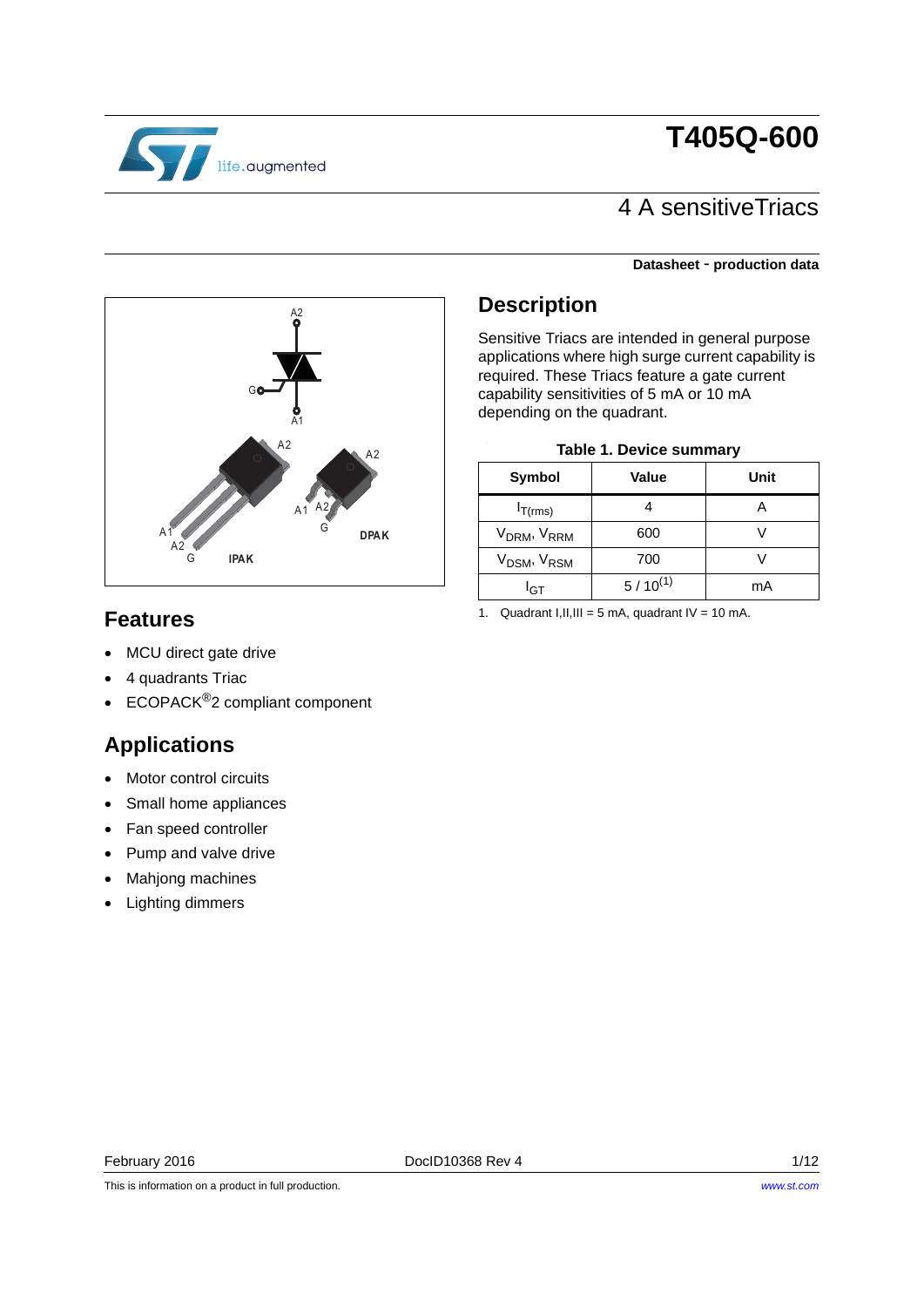# **1 Characteristics**

| Symbol                                 | <b>Parameter</b>                                                                        | Value                              | Unit              |           |   |
|----------------------------------------|-----------------------------------------------------------------------------------------|------------------------------------|-------------------|-----------|---|
| $I_{T(rms)}$                           | On-state rms current (full sine wave)                                                   | $T_c = 110 °C$                     | 4                 | A         |   |
|                                        | Non repetitive surge peak on-state current (full cycle,                                 |                                    | $t_p = 20$ ms     | 35        | A |
|                                        | <sup>I</sup> TSM<br>$T_i$ initial = 25 °C)                                              |                                    | $t_{p}$ = 16.7 ms | 38        |   |
| $I^2t$                                 | I <sup>2</sup> t value for fusing                                                       | 6                                  | $A^2S$            |           |   |
| dl/dt                                  | Critical rate of rise of on-state current<br>$I_G = 2 \times I_{GT}$ , $t_r \le 100$ ns | $F = 100$ Hz                       | 50                | $A/\mu s$ |   |
| <sup>I</sup> GM                        | Peak gate current                                                                       | $t_p = 20 \mu s$                   | $T_i = 125 °C$    | 4         | A |
| $P_{G(AV)}$                            | Average gate power dissipation                                                          | 0.5                                | W                 |           |   |
| $T_{\text{stg}}$<br>$T_{\rm i}$        | Storage junction temperature range<br>Operating junction temperature range              | $-40$ to $+150$<br>$-40$ to $+125$ | °C                |           |   |
| V <sub>DSM</sub> ,<br>V <sub>RSM</sub> | Non repetitive surge peak off-state voltage                                             | 700                                | V                 |           |   |

**Table 2. Absolute maximum ratings (Tj = 25 °C unless otherwise stated)**

**Table 3. Electrical characteristics (Tj = 25 °C, unless otherwise stated)**

|                        | <b>Test conditions</b>                                                      | Quadrant             |      | <b>Value</b> | Unit      |
|------------------------|-----------------------------------------------------------------------------|----------------------|------|--------------|-----------|
| Symbol                 |                                                                             |                      |      | T405Q        |           |
| $I_{GT}^{(1)}$         | $V_D = 12 V, R_1 = 30 \Omega$                                               | $1 - 11 - 111$<br>IV | Max. | 5<br>10      | mA        |
| $V_{GT}$               | $V_D = 12 V$ , R <sub>1</sub> = 30 $\Omega$                                 | All                  | Max. | 1.3          | $\vee$    |
| $V_{GD}$               | $V_D = V_{DRM}$ , R <sub>L</sub> = 3.3 k $\Omega$ , T <sub>i</sub> = 125 °C | All                  | Min. | 0.2          | $\vee$    |
| $I_H$ <sup>(2)</sup>   | $I_T = 100$ mA                                                              |                      | Max. | 10           | mA        |
| ı,                     | $I_G = 1.2 I_{GT}$                                                          | $I - III - IV$       | Max. | 10           | mA        |
|                        |                                                                             | $\mathbf{I}$         | Max. | 15           |           |
| $dV/dt$ <sup>(2)</sup> | $V_D$ = 67% $V_{DRM}$ , gate open                                           | $T_i = 125 °C$       | Min. | 10           | $V/\mu s$ |
| $(dI/dt)c^{(2)}$       | $(dV/dt)c = 2 V/\mu s$                                                      | $T_i = 125 °C$       | Min. | 1.8          | A/ms      |

1. Minimum  $I_{GT}$  is guaranteed at 5% of  $I_{GT}$  max.

2. For both polarities of A2 referenced to A1

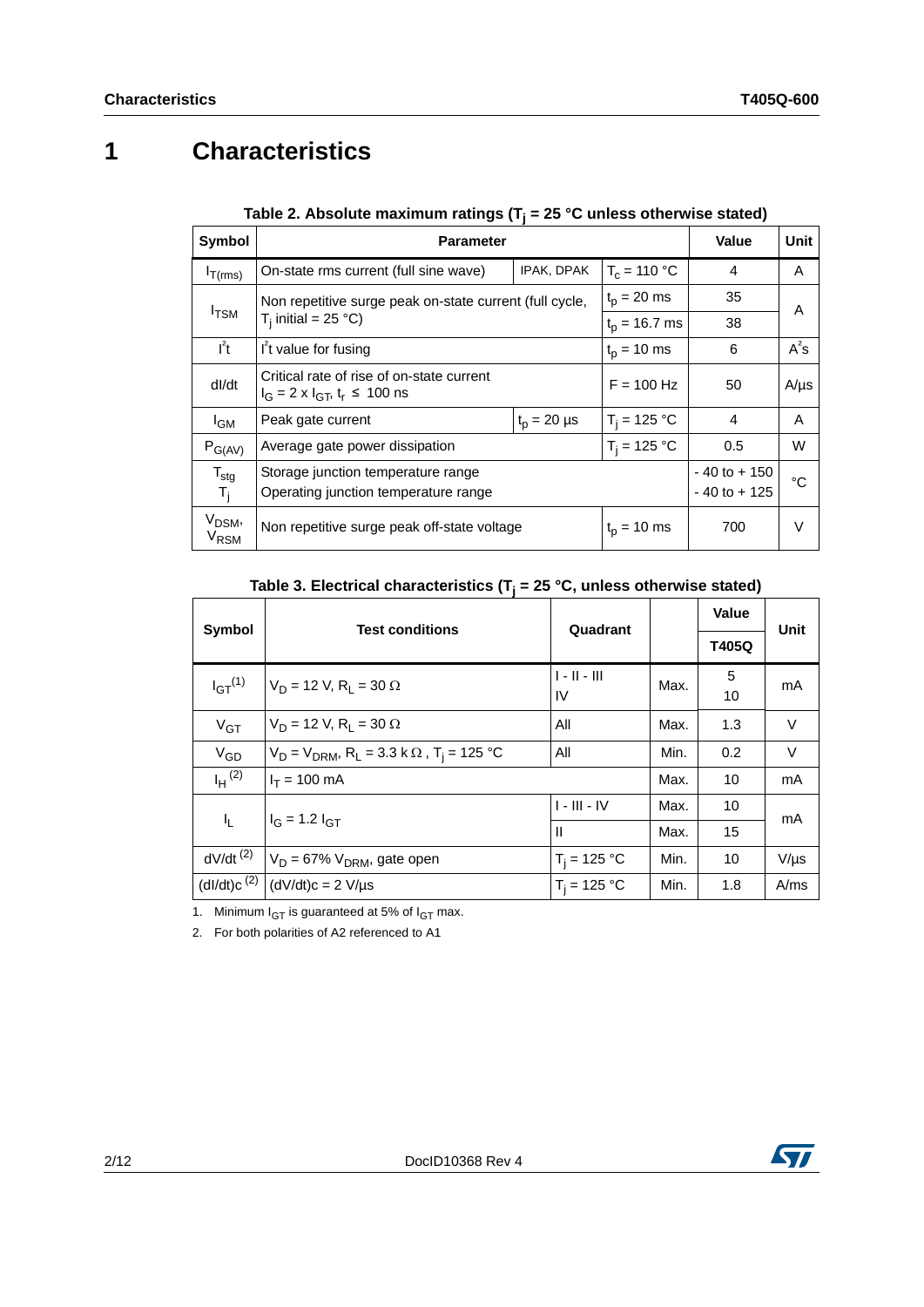| Symbol                  | <b>Test conditions</b>                  | <b>Value</b>   | Unit |      |           |
|-------------------------|-----------------------------------------|----------------|------|------|-----------|
| $VTM$ <sup>(1)</sup>    | $I_{TM}$ = 5 A, t <sub>p</sub> = 380 µs | $T_i = 25 °C$  | Max. | 1.5  | V         |
| $V_{t0}$ <sup>(1)</sup> | Threshold voltage                       | $T_i = 125 °C$ | Max. | 0.85 | V         |
| $R_{d}^{(1)}$           | Dynamic resistance                      | $T_i = 125 °C$ | Max. | 100  | $m\Omega$ |
| <b>I</b> DRM            |                                         | $T_i = 25 °C$  | Max. | 5    | μA        |
| <sup>I</sup> RRM        | $V_{DRM} = V_{RRM}$                     | $T_i = 125 °C$ |      |      | mA        |

### **Table 4. Static characteristics**

1. For both polarities of A2 referenced to A1

| <b>Symbol</b>       |                       | <b>Parameter</b>                |             |     |      |
|---------------------|-----------------------|---------------------------------|-------------|-----|------|
| $R_{th(i-c)}$       | Junction to case (AC) |                                 |             | 3   | °C/W |
| Junction to ambient |                       | $S^{(1)} = 0.5$ cm <sup>2</sup> | <b>DPAK</b> | 70  | °C/W |
| $R_{th(i-a)}$       |                       |                                 | <b>IPAK</b> | 100 | °C/W |

### **Table 5. Thermal resistance**

1. S = Copper surface under tab.

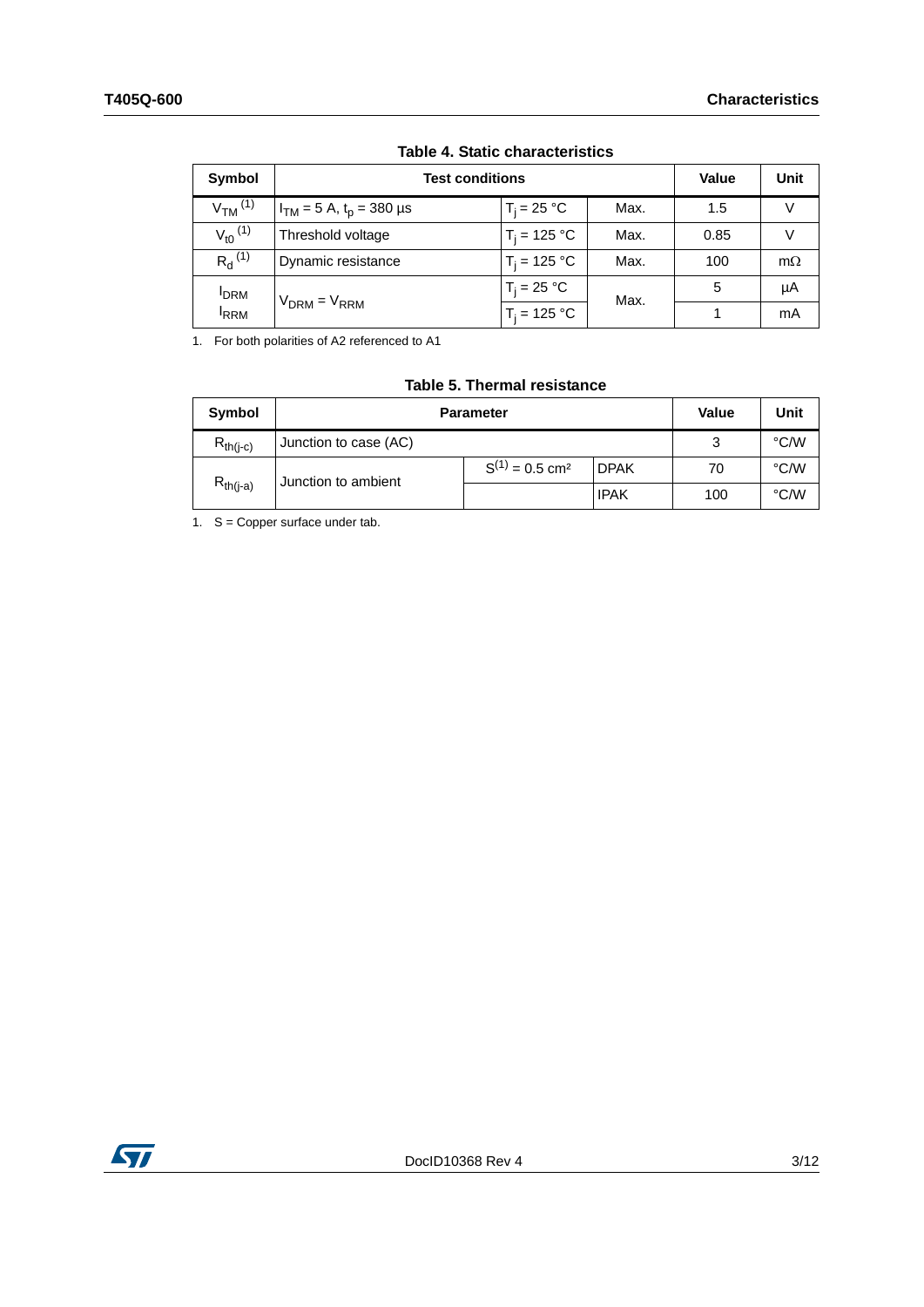





4/12 DocID10368 Rev 4

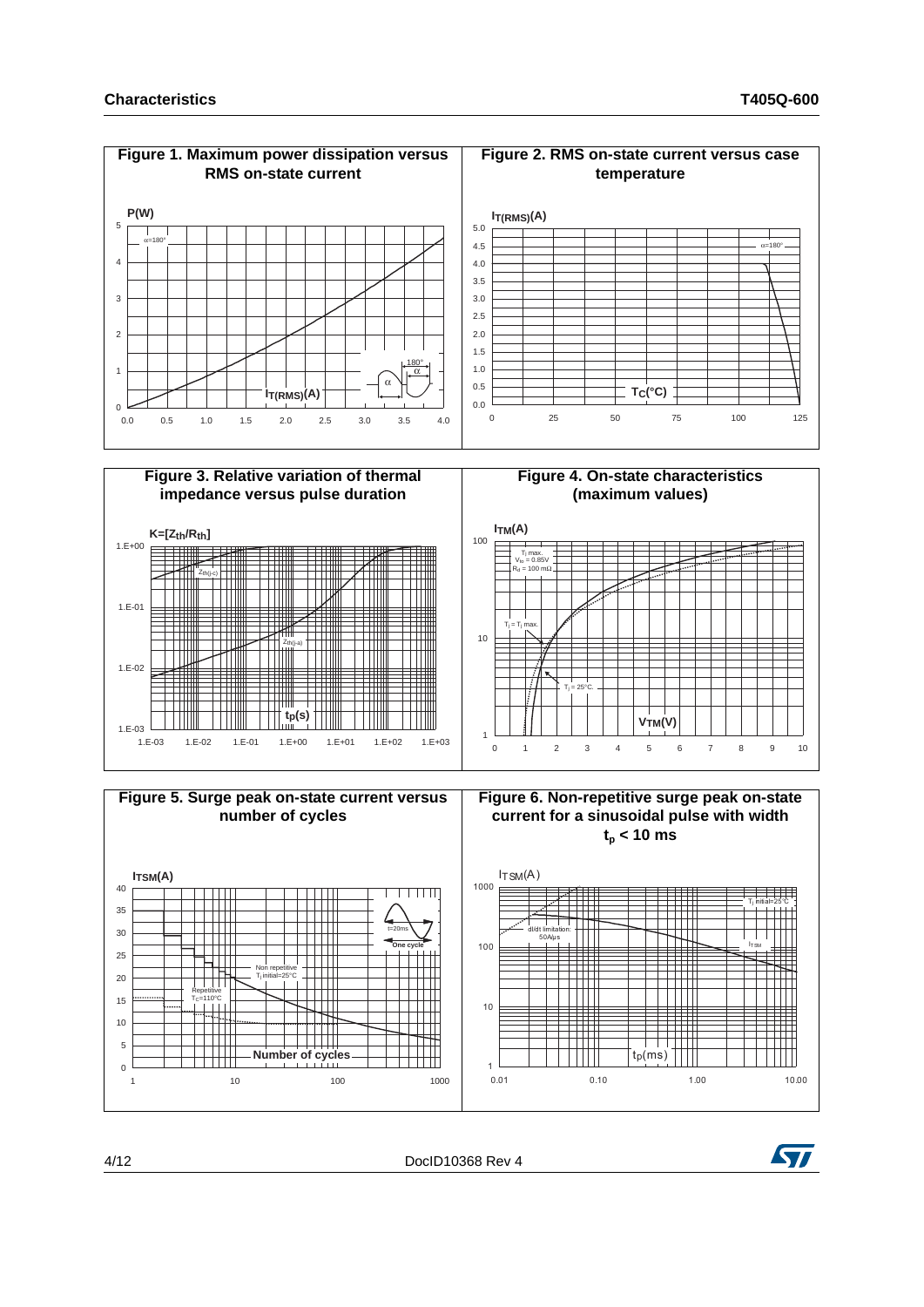

**Figure 11. DPAK thermal resistance junction to ambient versus copper surface under tab (printed circuit board FR4, copper thickness: 35 µm)**





DocID10368 Rev 4 5/12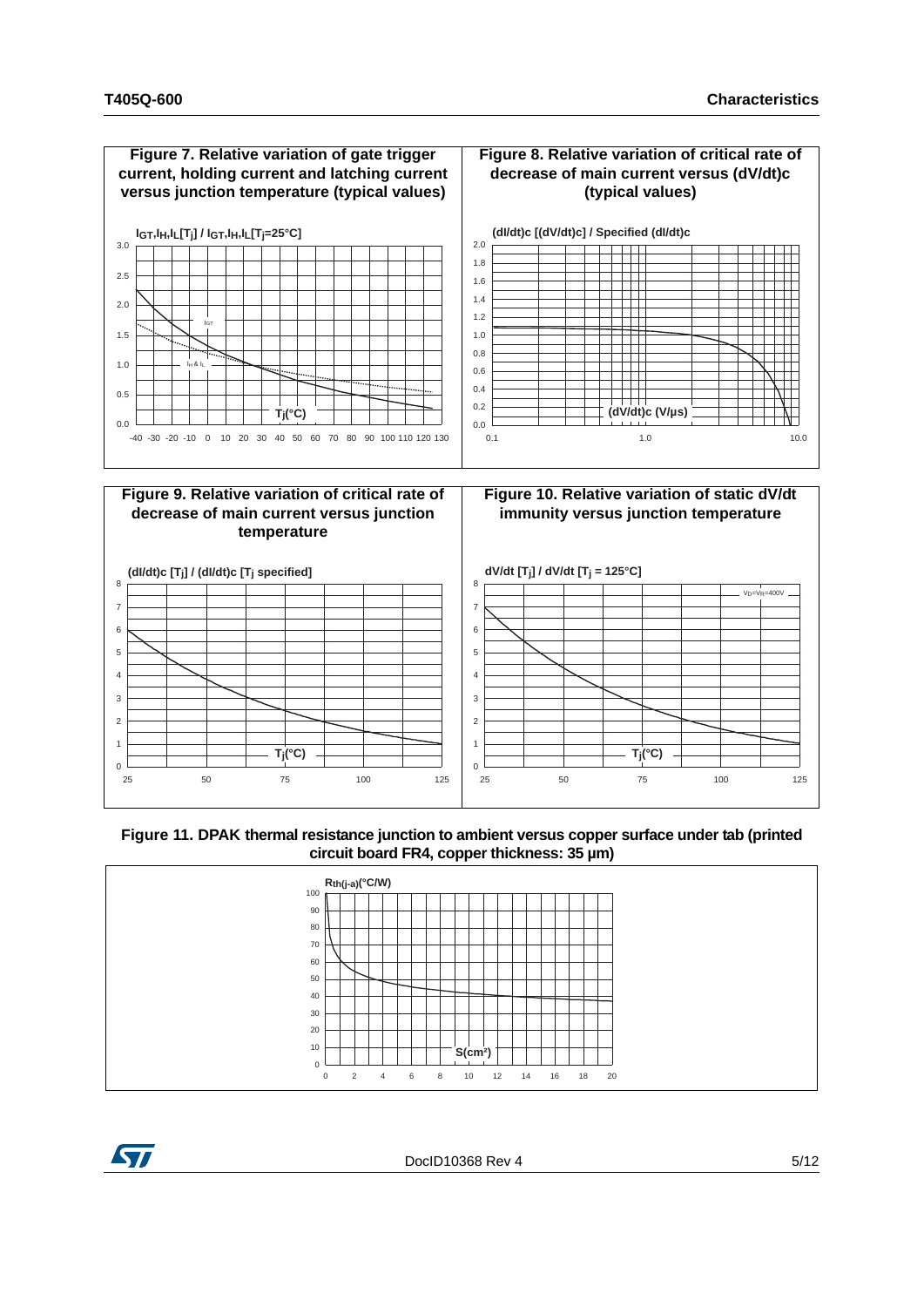## **2 Package information**

- Epoxy meets UL94, V0
- Lead-free package
- Recommended torque: 0.4 to 0.6 N·m

In order to meet environmental requirements, ST offers these devices in different grades of ECOPACK® packages, depending on their level of environmental compliance. ECOPACK® specifications, grade definitions and product status are available at: **[www.st.com](http://www.st.com)**. ECOPACK® is an ST trademark.

### **2.1 DPAK package information**



**Figure 12. DPAK package outline**

6/12 DocID10368 Rev 4



*Note: This package drawing may slightly differ from the physical package. However, all the specified dimensions are guaranteed.*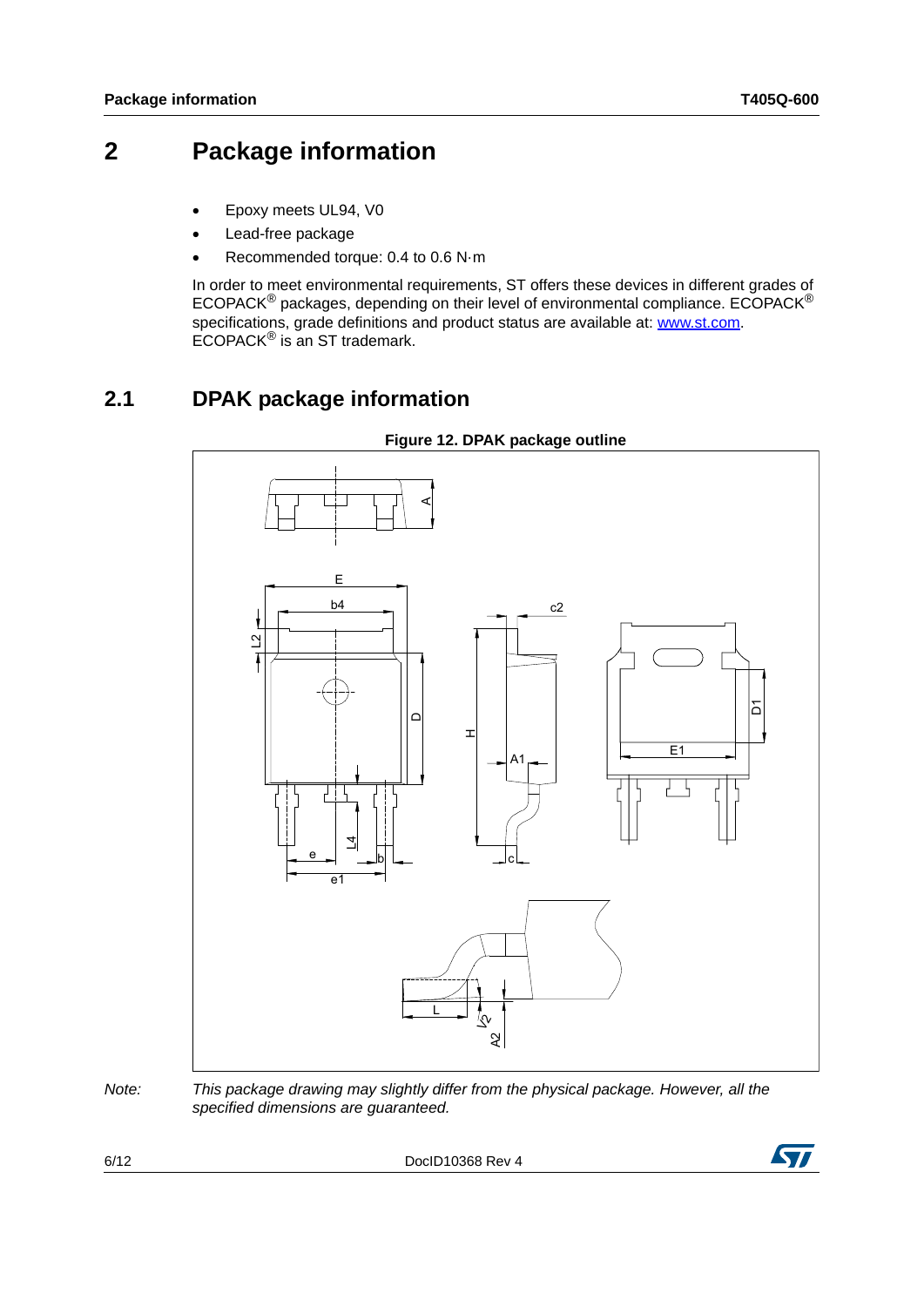|                |              |                    |             | <b>Dimensions</b> |              |             |
|----------------|--------------|--------------------|-------------|-------------------|--------------|-------------|
| Ref.           |              | <b>Millimeters</b> |             |                   | Inches $(1)$ |             |
|                | Min.         | Typ.               | Max.        | Min.              | Typ.         | Max.        |
| A              | 2.18         |                    | 2.40        | 0.0858            |              | 0.0945      |
| A <sub>1</sub> | 0.90         |                    | 1.10        | 0.0354            |              | 0.0433      |
| A2             | 0.03         |                    | 0.23        | 0.0012            |              | 0.0091      |
| b              | 0.64         |                    | 0.90        | 0.0252            |              | 0.0354      |
| b4             | 4.95         |                    | 5.46        | 0.1949            |              | 0.2150      |
| c              | 0.46         |                    | 0.61        | 0.0181            |              | 0.0240      |
| c2             | 0.46         |                    | 0.60        | 0.0181            |              | 0.0236      |
| D              | 5.97         |                    | 6.22        | 0.2350            |              | 0.2449      |
| D <sub>1</sub> | 4.95         |                    | 5.60        | 0.1949            |              | 0.2204      |
| E              | 6.35         |                    | 6.73        | 0.2500            |              | 0.2650      |
| E1             | 4.32         |                    | 5.50        | 0.1701            |              | 0.2165      |
| е              |              | 2.286              |             |                   | 0.0900       |             |
| e1             | 4.40         |                    | 4.70        | 0.1732            |              | 0.1850      |
| н              | 9.35         |                    | 10.40       | 0.3681            |              | 0.4094      |
| L              | 1.00         |                    | 1.78        | 0.0394            |              | 0.0701      |
| L2             |              | 1.27               |             |                   | 0.0500       |             |
| L4             | 0.60         |                    | 1.02        | 0.0236            |              | 0.0402      |
| V <sub>2</sub> | $-8^{\circ}$ |                    | $8^{\circ}$ | $-8^{\circ}$      |              | $8^{\circ}$ |

**Table 6. DPAK package mechanical data**

1. Inch dimensions are only for reference



**Figure 13. Footprint (dimensions in mm, drawing not in scale)**

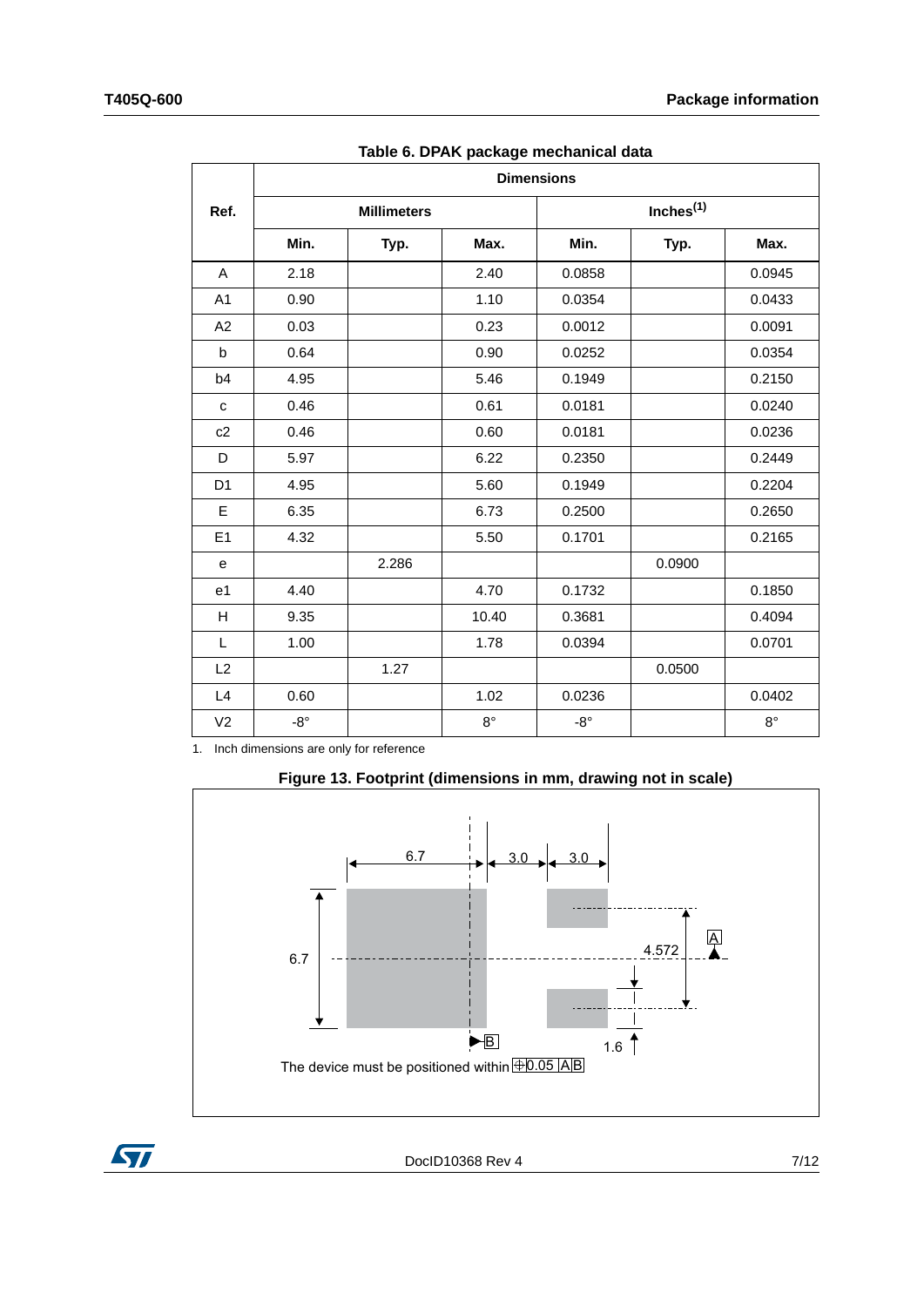# **2.2 IPAK package information**



### *Note: This package drawing may slightly differ from the physical package. However, all the specified dimensions are guaranteed.*

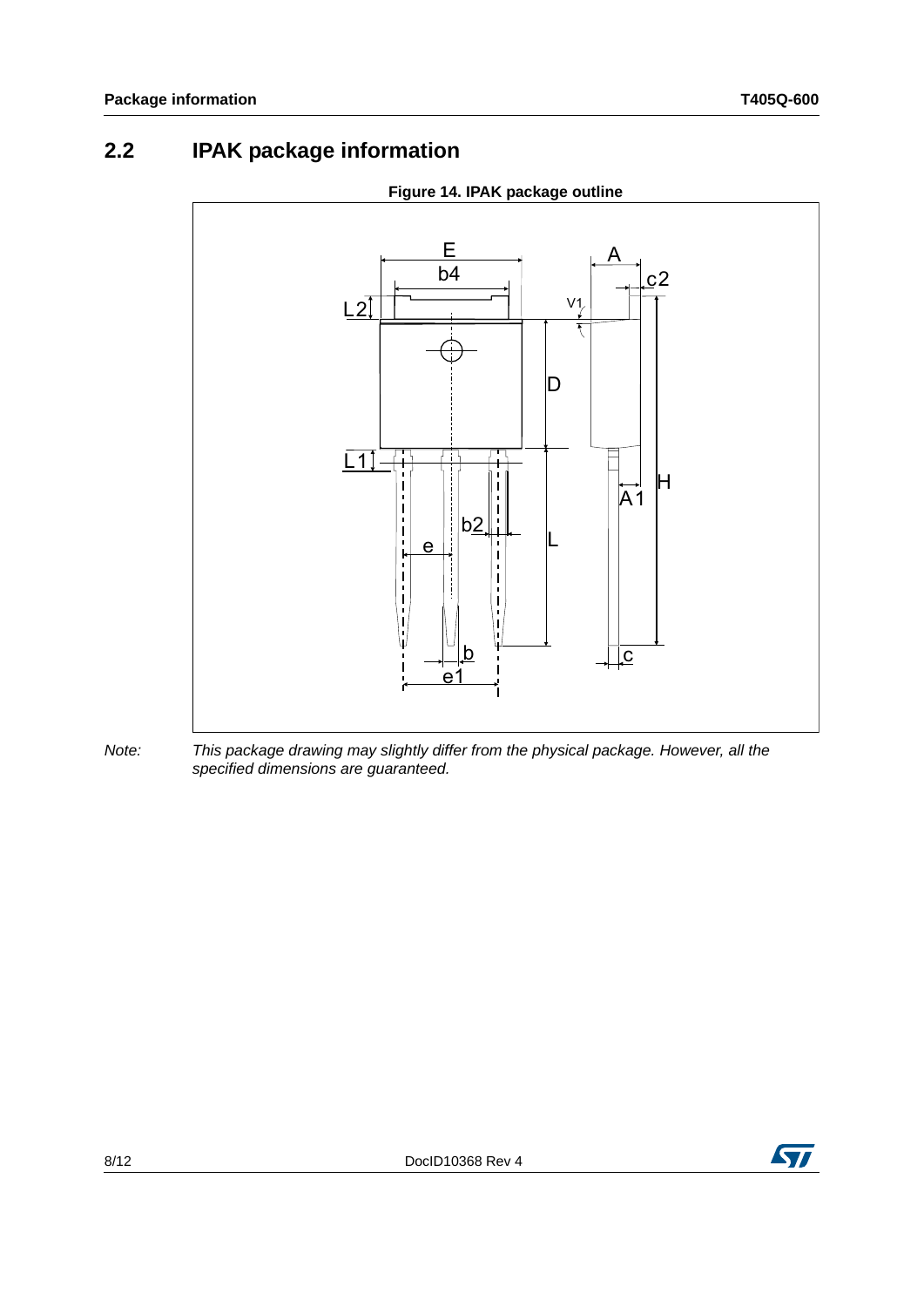|                |      |                    |      | <b>Dimensions</b> |                       |        |
|----------------|------|--------------------|------|-------------------|-----------------------|--------|
| Ref.           |      | <b>Millimeters</b> |      |                   | Inches <sup>(1)</sup> |        |
|                | Min. | Typ.               | Max. | Min.              | Typ.                  | Max.   |
| Α              | 2.20 |                    | 2.40 | 0.0866            |                       | 0.0945 |
| A <sub>1</sub> | 0.90 |                    | 1.10 | 0.0354            |                       | 0.0433 |
| $\sf b$        | 0.64 |                    | 0.90 | 0.0252            |                       | 0.0354 |
| b <sub>2</sub> |      |                    | 0.95 |                   |                       | 0.0374 |
| b4             | 5.20 |                    | 5.43 | 0.2047            |                       | 0.2138 |
| C              | 0.45 |                    | 0.60 | 0.0177            |                       | 0.0236 |
| c2             | 0.46 |                    | 0.60 | 0.0181            |                       | 0.0236 |
| D              | 6    |                    | 6.20 | 0.2362            |                       | 0.2441 |
| E              | 6.40 |                    | 6.65 | 0.2520            |                       | 0.2618 |
| e              |      | 2.28               |      |                   | 0.0898                |        |
| e1             | 4.40 |                    | 4.60 | 0.1732            |                       | 0.1811 |
| н              |      | 16.10              |      |                   | 0.6339                |        |
| L              | 9    |                    | 9.60 | 0.3543            |                       | 0.3780 |
| L1             | 0.8  |                    | 1.20 | 0.0315            |                       | 0.0472 |
| L2             |      | 0.80               | 1.25 |                   | 0.0315                | 0.0492 |
| V <sub>1</sub> |      | $10^{\circ}$       |      |                   | $10^{\circ}$          |        |

**Table 7. IPAK package mechanical data**

1. Inch dimensions are only for reference

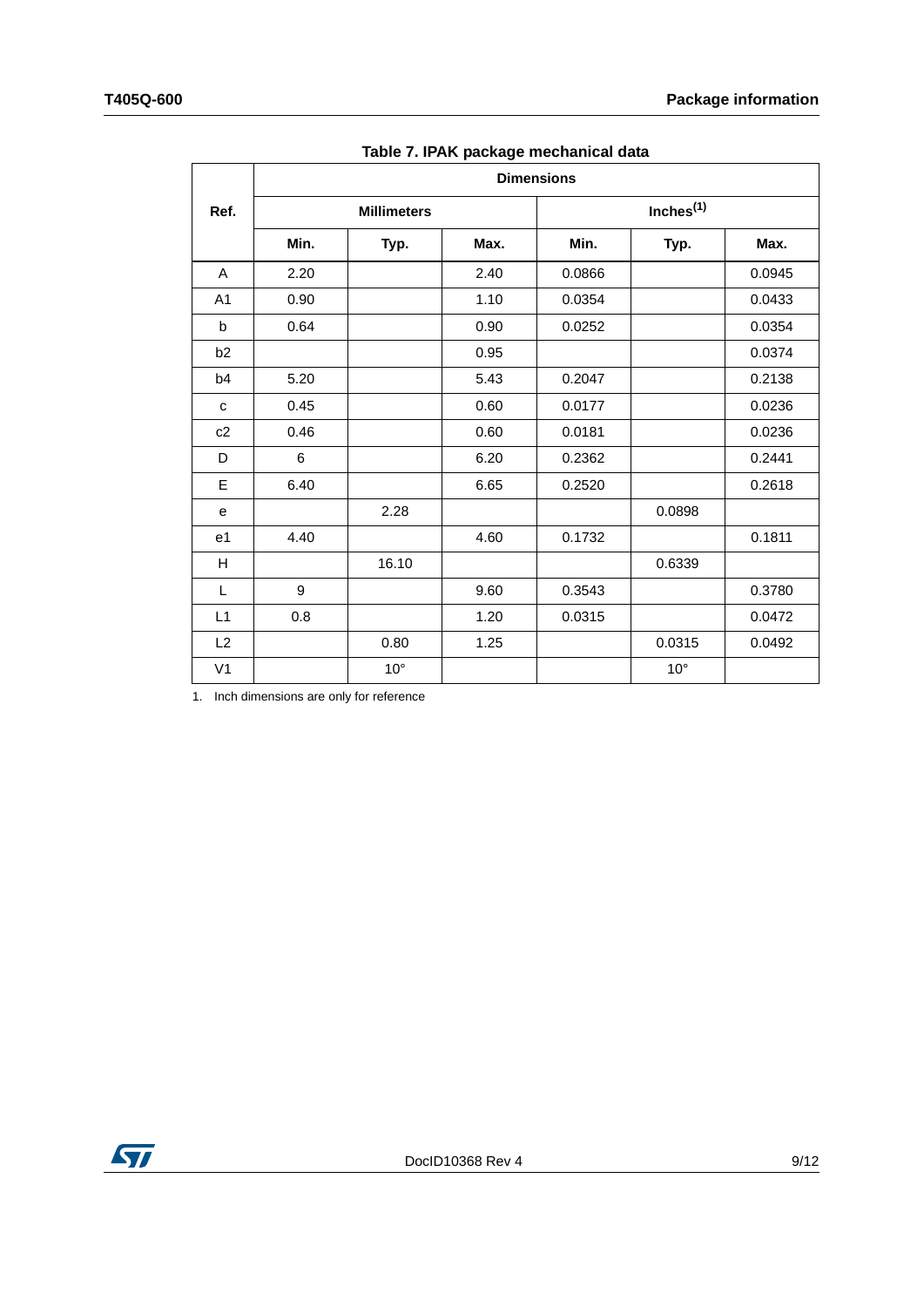# **3 Ordering information**

|                                                         | T 4 05 Q - 600 B (-TR) |
|---------------------------------------------------------|------------------------|
| <b>Triac series</b>                                     |                        |
| <b>Current</b>                                          |                        |
| $4 = 4A$                                                |                        |
| <b>Sensitivity</b>                                      |                        |
| 05 = 5mA in Quandrant I - II - III; 10mA in Quadrant IV |                        |
|                                                         |                        |
| <b>Number of quadrants</b>                              |                        |
| $Q = 4$                                                 |                        |
| <b>Voltage</b>                                          |                        |
| $600 = 600V$                                            |                        |
| Package                                                 |                        |
| $B = DPAK$                                              |                        |
| $H = IPAK$                                              |                        |
| Packing mode                                            |                        |
| Blank=Tube                                              |                        |
| -TR= Tape and reel                                      |                        |

### **Figure 15. Order information scheme**

### **Table 8. Product selector**

| <b>Part Number</b> | <b>Voltage</b> | <b>Sensitivity</b> | Type      | Package     |
|--------------------|----------------|--------------------|-----------|-------------|
| T405Q-600B-TR      | 600 V          | $5/10$ mA          | Sensitive | <b>DPAK</b> |
| T405Q-600H         | 600 V          | $5/10 \text{ mA}$  | Sensitive | IPAK        |

### **Table 9. Ordering information**

| Order code    | Marking   | Package     | Weight           | <b>Base gtv</b> | Delivery mode |
|---------------|-----------|-------------|------------------|-----------------|---------------|
| T405Q-600B-TR | T405Q 600 | <b>DPAK</b> | 0.3 <sub>q</sub> | 2500            | Tape and reel |
| T405Q-600H    | T405Q 600 | IPAK        | 0.4 <sub>q</sub> | 75              | Tube          |

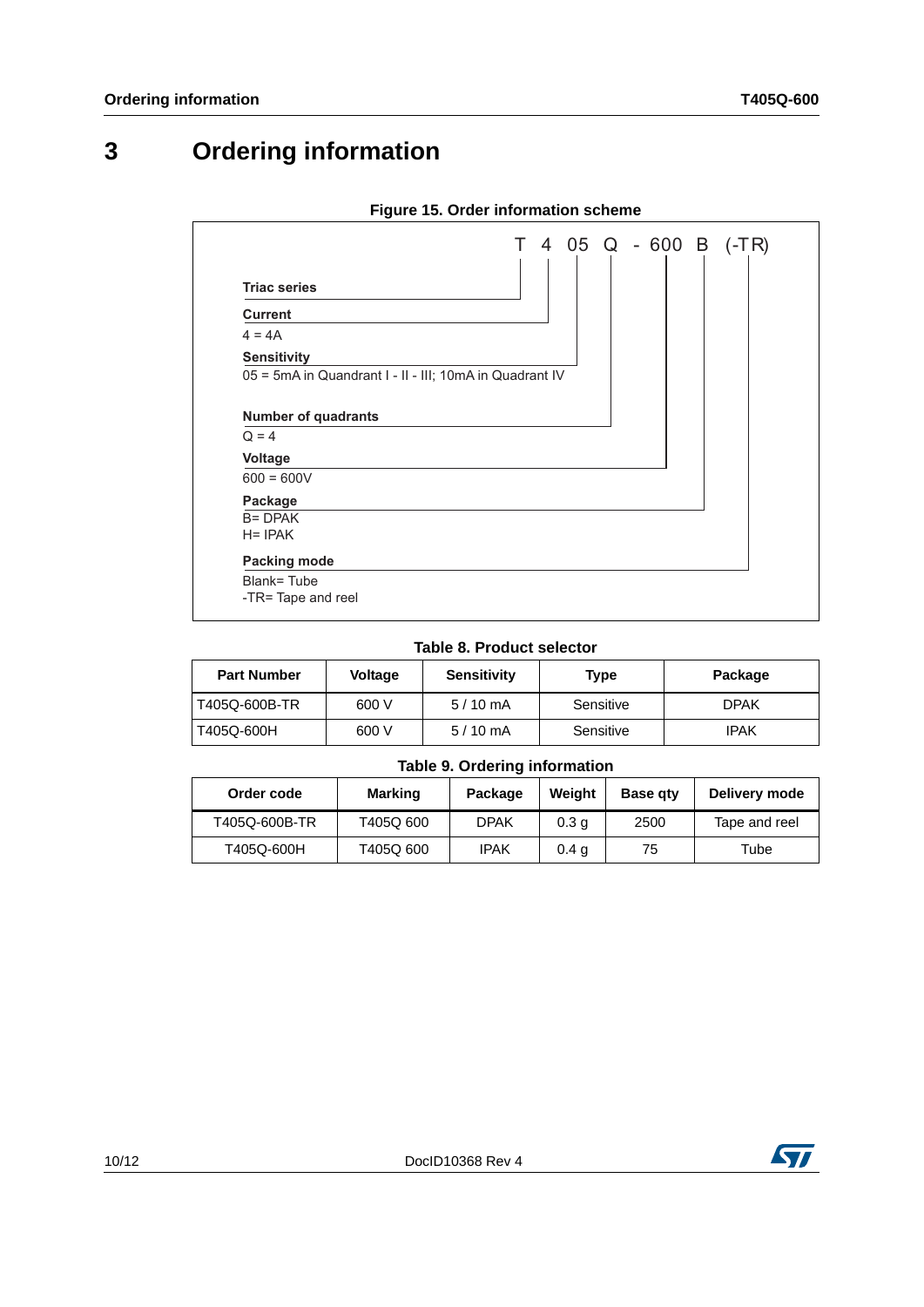# **4 Revision history**

| <b>Date</b>      | <b>Revision</b> | <b>Changes</b>                                                                                             |
|------------------|-----------------|------------------------------------------------------------------------------------------------------------|
| <b>July-2002</b> |                 | First issue.                                                                                               |
| 29-May-2014      | 2               | Updated DPAK and IPAK package information and reformatted to<br>current standard.                          |
| 25-Sep-2015      | 3               | Updated Features in cover page.<br>Updated Table 3 and Section 2: Package information.                     |
| 11-Feb-2016      | 4               | Updated DPAK package information and reformatted to current<br>standard. Added V <sub>DSM</sub> parameter. |

### **Table 10. Document revision history**